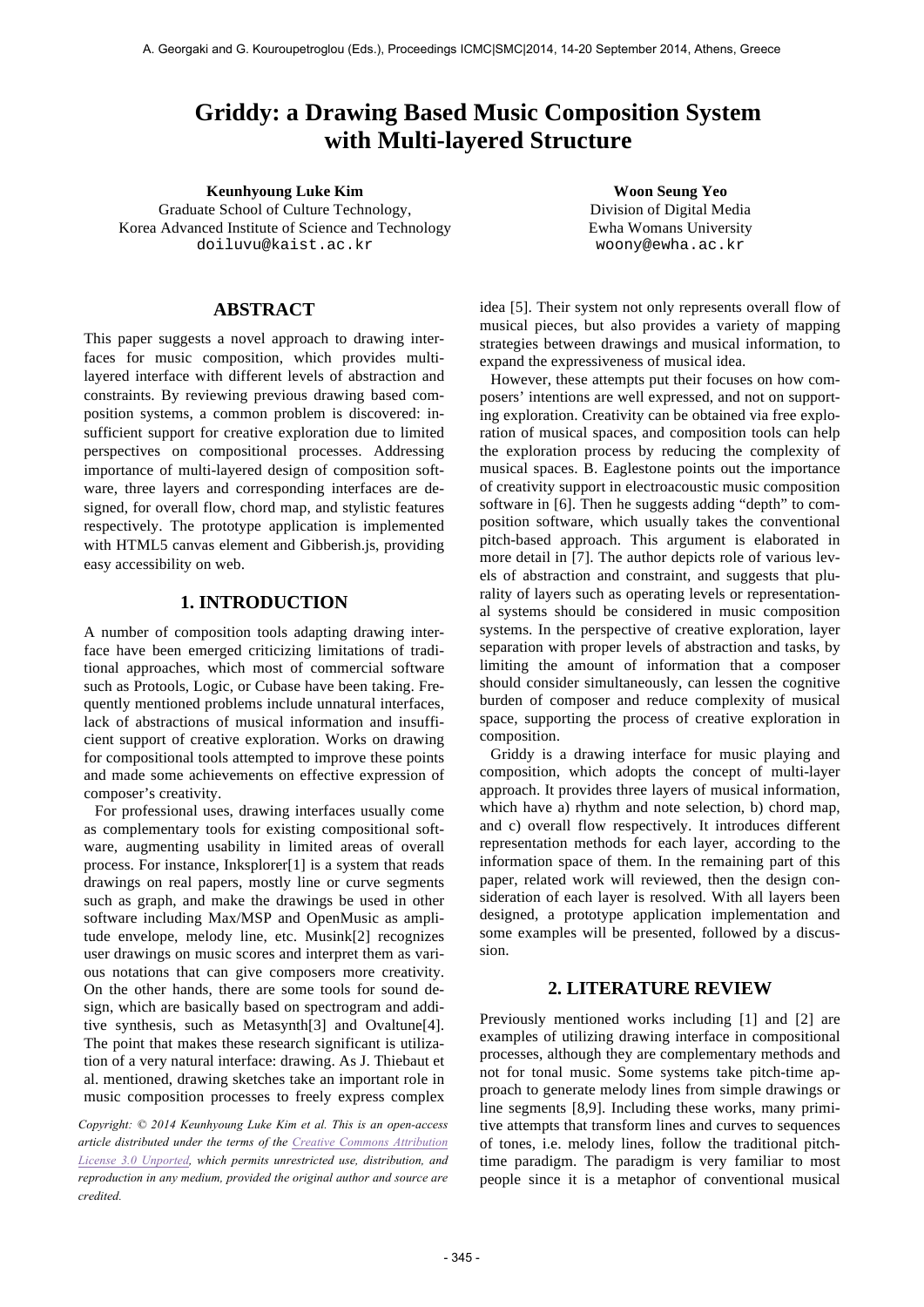scores. In contrary, it fails to promote explorative nature in compositional process, as it still has limitations of traditional scores have and provides only single layer.

A more advanced descendant of pitch-time based interface is Hyperscore[10]. It has two windows: in motive window, users can draw short melody lines just like the previous pitch-time systems; in sketch window, users use the melody lines drawn in motive as drawing materials and draw flows of motives. There are two notable points in Hyperscore. One is that more information from drawing such as sharpness of curves is extracted and used, extending degree of freedom of exploration from drawing activity. The other point is, more importantly, that it presents two-layered system, represented by two types of windows with different levels of abstractions. A common drawback of these approaches is that they assign one dimension for time; hence they provide only onedimensional space for each layer.

On the other hand, there are systems that fully utilize the two dimensions. PaperTonnetz[11] allows users to create melody by drawing lines on tonnetz, a tiling of pitches. As time can be shown by length of drawn lines, its 2 dimensional arrangement of pitches unveils relationships and structure of tonal sound. In [12], a sonification method for musical application is suggested, introducing a concept of probing on image, which is analogous to drawing. If an image can convey complicated musical information such as style or timbre, probing around the image can create music by applying some sonification methods. A system presented in [13] let users navigate the structure of music with Venn-diagram-like representation of tree structure. Its level of abstraction is quite high, as it deals with structural information.

From the review, notable systems with novel perspective of composition can be found. However, very few of them provide only limited multi-level approach. Most examples provide a single view for melody, timbre or structure. Griddy aims to provide three separated-butintegrative layers with coherent interfaces.

#### **3. LAYER DESIGN**

In [14], M. Edwards says "formalization of compositional technique in software can free the mind from musical and cultural clichés and lead to startlingly original results". This is the most important point of layer separation: isolating limited kinds of information to user for each layer and provide more freedom of exploration. For example, by providing a layer of musical style, a composer can work with overall flow of music regardless of a specific style or change and review style independently. Systems such as [15] "allow composers to specify high-level control structure" and generate detailed musical components based on certain algorithms including genetic algorithm or Markov model. In this case, it can be said that musical style is a palette, patterns, techniques of painting and high-level feature is drawing itself. Hence, preparation of musical styles, or, drawing materials, can be separated from the way they are drawn on the canvas. Also, this can be helpful for untrained users, as they have less

knowledge on musical techniques and sophisticated style features. In this case, experts or teachers can provide specific styles for students to draw their own music. Especially chord sequence plays an important role on musical styles and genres. In the field of music information retrieval, chord progression is a key factor of genre classification [16, 17]. Moreover, the chord progression is often used in representations of musical structure, such as [18].



a. Slow drawing results small amplitude

b. Fast drawing results large amplitude.



c. Straight lines and sudden curves result less passing notes.

d Smooth and continuous curves result more passing notes.

**Figure 1**. The effect of speed and curvature of drawing to generated music.



Figure shows the famous I-V-VIm-IV progression.

**Figure 2**. The effect of chord in drawing.

In this paper, the composition process is divided into three layers: 1. overall flow, 2. chord map, 3. rhythm and note selection. In the system, there are a canvas with background image and a grid on it, which forms a musical space with specific style. User can draw on the canvas freely, navigating the musical space, which results a musical piece. Here each layer is assigned to drawing, grid, and background image respectively.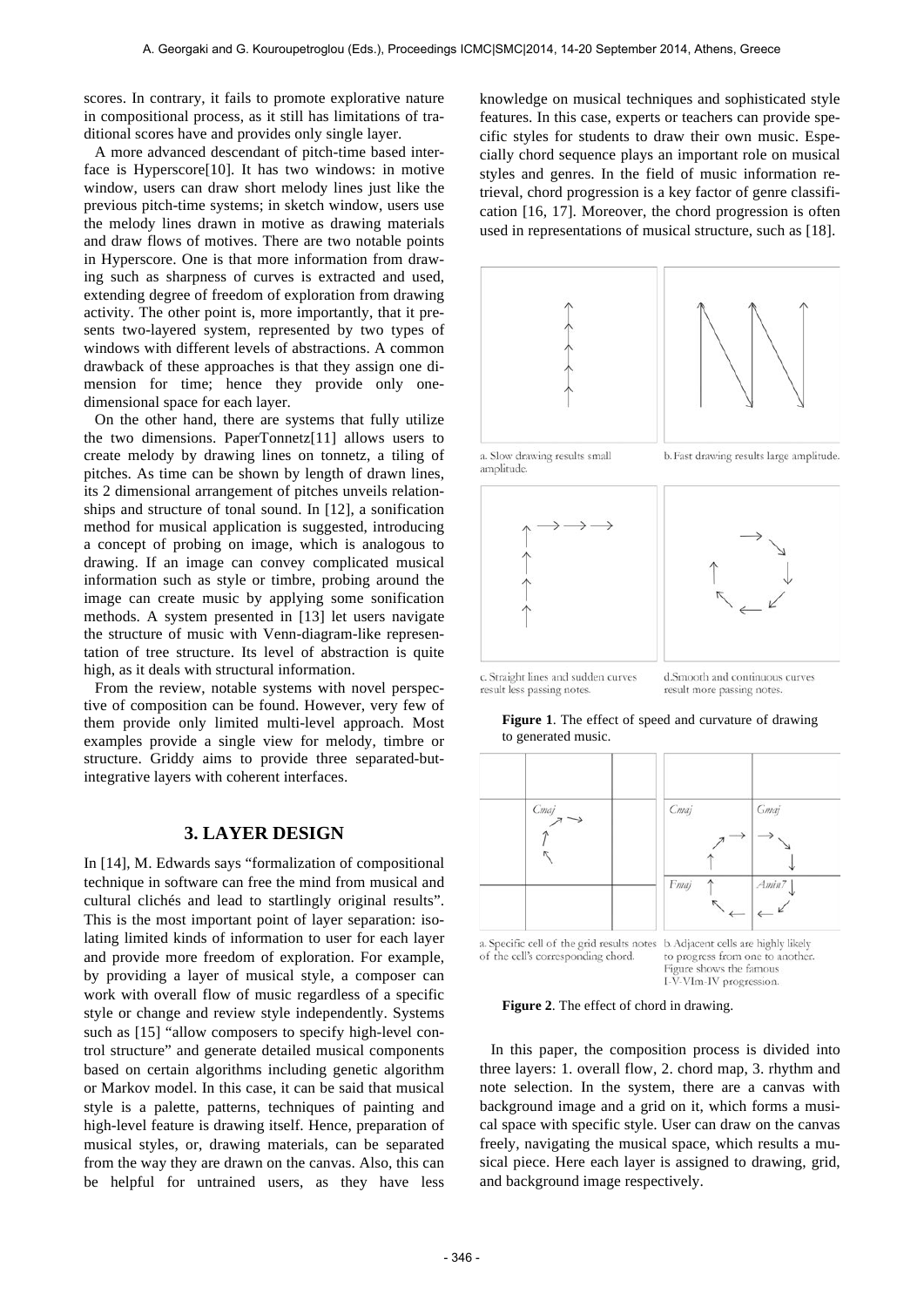#### **3.1 Overall Flow**

User drawn lines and curves are interpreted in two ways. First, characteristics of drawings such as drawing speed and curvature are considered. Speed of drawing determines the amplitude of respective melody. On the other hand, curvature, which is determined by average change of direction, determines use of passing notes. Figure 1 shows how the drawing is interpreted. Secondly, for each drawing, its reads the pixels of the background image and chord information of the grid under the line. This is used to retrieving information from other layers through exploration on them. As lines are drawn, the data under the line is processes every unit time, which is the length of a sixteenth note for given BPM. Then it determines pitch, duration and amplitude of a note or a rest. Also color of drawing is mapped to specific instruments.

#### **3.2 Chord Map**

Chord map is shown on grid, which is a tiling pattern of simple shapes such as triangle, square, or hexagon. Each cell has an assign chord, illustrating which chords are used and how they are related. As the user draw lines on each cell, notes are selected from its corresponding chord, considering other factors. This map also represents stylistic features, hence two adjacent cells make a chord progression more accessible. An example chord map is shown on figure 2.

#### **3.3 Rhythm and Note Selection**

This is the most complicated layer in the model. An image contains relatively larger data than drawings or a grid. Therefore the background image can contain information about more detailed stylistic features such as rhythm and note selection among notes in a chord.

Rapid variation of brightness along the drawing causes frequent notes, while slow variation of brightness results scarce distribution of notes in time domain. The difference of brightness itself is related to the attack of each note; crossing over large difference of brightness causes a sharp sound. Color value, represented by hue in HSV model, determines a playing note among a given chord. As hue value is circular, a natural mapping between color and pitch class can be derived. The octave is determined by the saturation, ranging from one octave lower to one octave higher. For very low saturation, where users often cannot tell the hue value, only the root note is played for a given chord.

## **4. IMPLEMENTATION**

The prototype application is implemented using HTML and javascript to provide cross-platform accessibility. Gibberish [19] is used for sound generation and timing, and HTML5 canvas element is used for drawing. Basically it consists of a canvas, where users can put a background image, set a grid and assign chords or draw their own music; and three panels, providing core functions for each layer. Figure 4 shows a screenshot of the entire in-



a. Crossing over frequent and rapid change of brightness results chart notes with more frequent appearance.



brightness results long notes with

seldom appearance.





c. A sudden and large change of brightness results high attack.

d. A small amount of brightness change results low attack.





**Figure 3**. The effect of brightness, hue, and saturation value of a background image.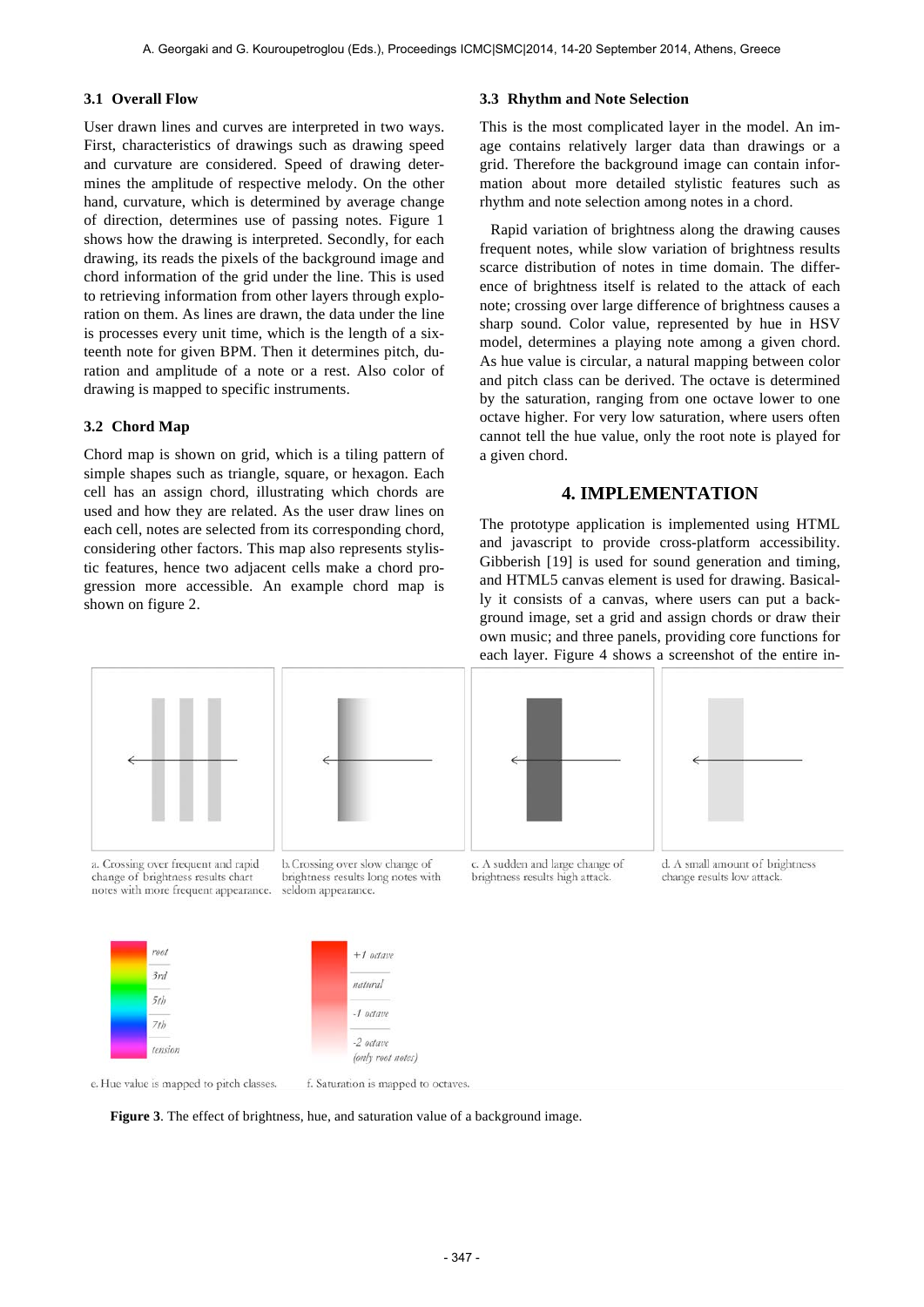

Choose File abstract\_pain...-d6t4qdk.jpg

**Figure 4**. Screenshot of implementation of prototype application.

terface.

Interface for the background image is simple: choosing an image from user's local file system. Due to the limitation of web environment, it is important to remove computationally expensive and less important features to get stable audio processing. The application suggests using specialized image manipulation tools such as GIMP or Photoshop to create background images. Still, this shows the separated and modularized model's power, adopting use of other software in the composition process. Also the image is distributed to other users, sharing their musical style constraints.

There are three groups of grid manipulating interface. One is manipulating the grid itself. It provides control for grid size and offset, also the shape of each cell. Another interface pops up when a user clicks on a cell, which provides chord entry. Also there are buttons for saving the current grid and loading pre-defined one. The grid and chord information is saved using json format, so it can be easily reused and shared between users too.

The last part of the interface is music drawing. It provides BPM modification and color selection. In the modification mode, user can move, redraw, or delete drawings. Also timing and repetition of each drawing can be controlled. The recent version of the application is accessible at the author's website: http://dilu.kaist.ac.kr/research/gridd y.

## **5. CONCLUSION**

Griddy is a music composition system that uses drawing as its main interface, along with chord map and background image. With its power of layer separation, users can explore the musical space for creative results. As it provides a novel approach that uses a background image

for style-related features and applying an image sonification based method to probe the image, even untrained user can develop their idea with drawing interface with images prepared by professionals.

Development of more sophisticated application will be the next step of this research. In theoretical point, how professionals and untrained people use the system to create music will be analyzed, to bring out more usability and creativity support. Case studies on collaborative composition and educational uses will be also meaningful to improving multi-layered design concept of compositional processes.

### **6. REFERENCES**

- [1] J. Garcia, T. Tsandilas, C. Agon and W. E. Mackay, "InkSplorer: Exploring Musical Ideas on Paper and Computer," in *Proceedings of the International Conference on New Interfaces for Musical Expression*, 2011.
- [2] T. Tsandilas, C. Letondal and W. E. Mackay, "Musink: Composing Music through Augmented Drawing," in *Proceedings of SIGCHI*, 2009
- [3] E. Wagner, *Metasynth*, http://metasynth.com.
- [4] D. Zicarelli, *OvalTune*, 1990.
- [5] J. Thiebaut, P. G. T. Healey and N. B. Kinns, "Drawing Electroacoustic Music," in *Proceedings of International Computer Music Conference*, 2008.
- [6] B. Eaglestone, N. Ford and R. Nuhn, "Composition Systems Requirements for Creativity: What Research Methodology?," in *Proceedings: Workshop on Current Research Directions in Computer Music*, Barcelona, pp. 7-16, 2001.